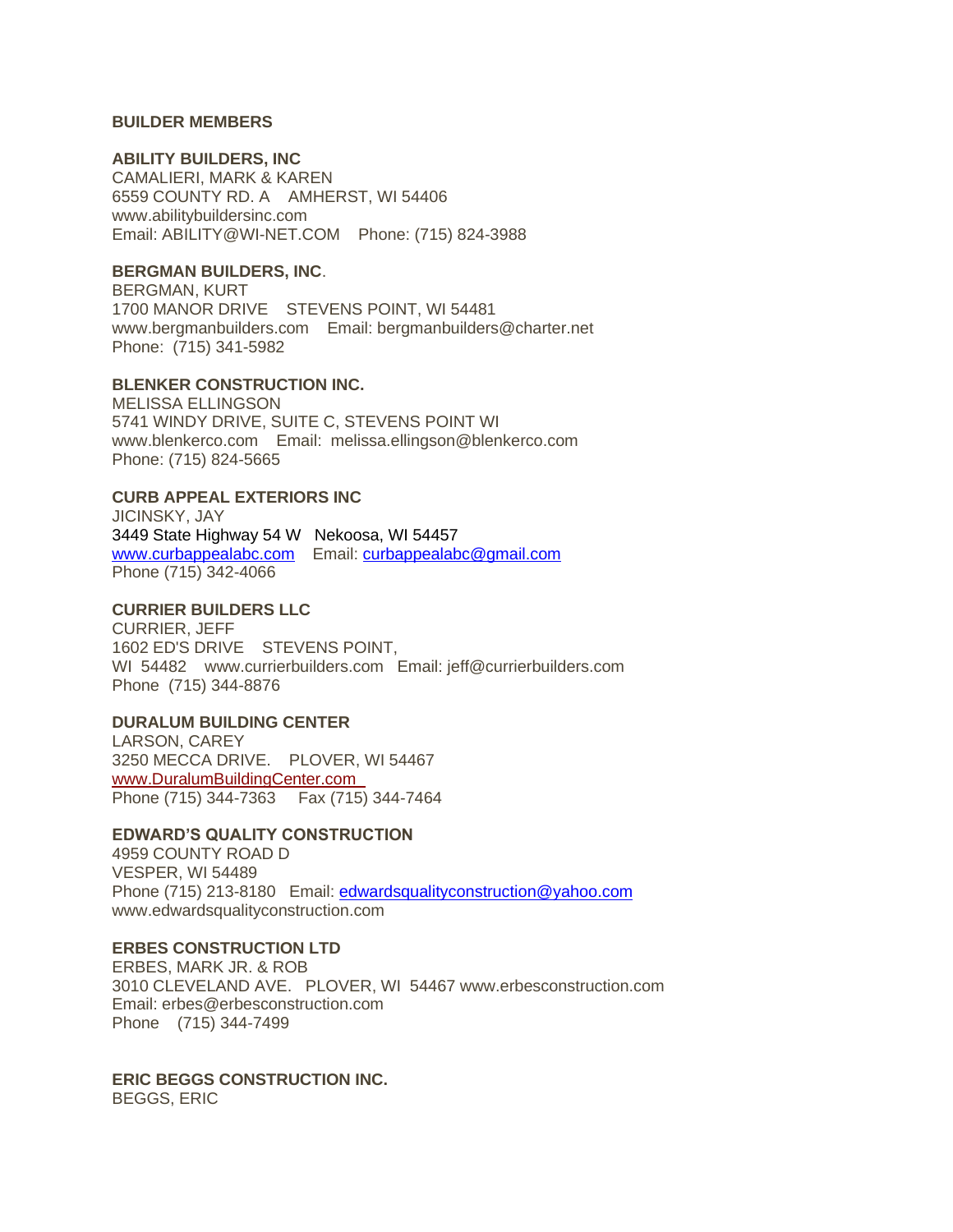6314 5TH AVE. BANCROFT, WI 54921 www.ericbeggsconstruction.com Email:ebeggs11@yahoo.com Phone 715-498-8858

#### **EVERGREEN BUILDERS**

FUENTES, OSCAR N660 N. Curtis Lake Lane Coloma, WI 54930 Phone (608) 481-0151 Email: [EvergreenbuildersUSA@gmail.com](mailto:EvergreenbuildersUSA@gmail.com) 

# **FREEDOM HOME BUILDERS**

ERIC CHOJNACKI 7134 COUNTRY BEAUTIFUL LANE STEVENS POINT, WI 54482 Phone: (715) 252-5028 Email: [ericchojnacki@hotmail.com](mailto:ericchojnacki@hotmail.com)

#### **HEARTLAND CUSTOM HOMES, INC**.

NELSON, BRICE 2450 PLOVER RD. PLOVER, WI 54467 www.hchbuilder.com Email: hch@hchbuilder.com Phone (715) 344-8886

#### **HYER CONSTRUCTION INC**

HYER, RYAN 3530 KARRINGTON PLACE PLOVER, WI 54467 www.hyerconstruction.com Email: ryanhyer@gmail.com Phone (715) 340-7773

### **JON MARTY'S CUSTOM CARPENTRY, LLC**

MARTY, JON 3960 BLUFF ROAD STEVENS POINT WI 54482 www.jmcchomes.com Email: jmcchomes@gmail.com Phone (715) 592-4663

### **MAD CITY WINDOWS & BATH**

YAGER, JOSH 2340 HOLLY RD. NEENAH WI 54956 www.madcitywindows.com Email: jyager@madcitywindows.com Phone: (920) 915-9453

### **ORIGIN FAMILY HOMEBUILDERS**

RICE, JEFF AND MATT STEVENS POINT, WI 54481 www.originhomebuilders.com Email: jeff@originhomebuilders.com Phone: (715) 592-6983

#### **PESKIE BUILDERS, INC.**

PESKIE, DAN 3351 TOMMY'S TURNPIKE PLOVER, WI 54467 Email: dpeskie@peskiebuilders.com Phone (715) 344-5783

### **PRECISION BUILDERS BY ALAN HUCKE, INC**

HUCKE, ALAN 1605 WILLOW SPRINGS DR STEVENS POINT, WI 54481 Email: alanhucke@precisionbuilderswi.com Phone (715) 341-5485